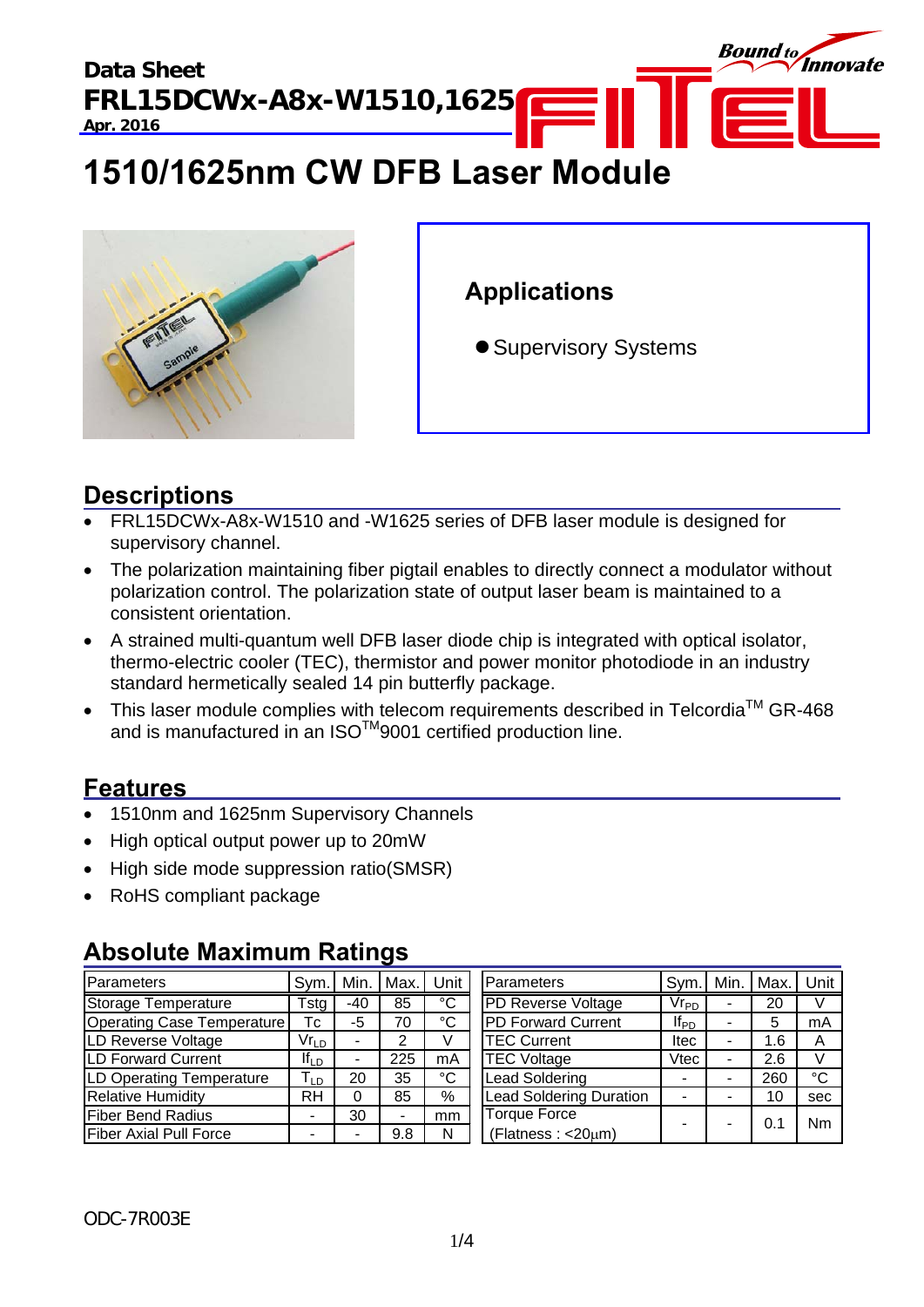### **Data Sheet FRL15DCWx-A8x-W1510,1625 Apr. 2016**



### **Specifications** (Tc=25°C, BOL<sup>\*1</sup> unless otherwise specified)

| Parameters                              | Symbol          | Min.           | Typ.           | Max.           | Unit        | Conditions                         |  |
|-----------------------------------------|-----------------|----------------|----------------|----------------|-------------|------------------------------------|--|
| <b>Optical Output Power</b>             |                 |                |                |                |             |                                    |  |
| FRL15DCWA                               | Pf              | 10             |                |                | mW          | <b>CW</b>                          |  |
| FRL15DCWB                               |                 | 20             |                |                |             |                                    |  |
| <b>LD Forward Current</b>               |                 |                |                |                |             |                                    |  |
| FRL15DCWA                               | lf              |                |                | 80             | mA          | Rated power, CW                    |  |
| FRL15DCWB                               |                 |                |                | 150            |             |                                    |  |
| LD Operating Temperature                | $T_{LD}$        | $\blacksquare$ | 25             |                | $^{\circ}C$ | Rated power, CW                    |  |
| LD Forward Voltage                      | Vf              |                |                | 1.8            | $\vee$      | Rated power, CW                    |  |
| <b>Threshold Current</b>                | $I_{\text{th}}$ | $\blacksquare$ | 15             | 40             | mA          |                                    |  |
| Wavelength                              |                 |                |                |                |             |                                    |  |
| W1510                                   | λ               | 1507           | 1510           | 1513           | nm          | Rated power, CW                    |  |
| W1625                                   |                 | 1622           | 1625           | 1628           |             |                                    |  |
| Linewidth (-3dB fullwidth)              | $\Delta v$      |                |                | 10             | <b>MHz</b>  | Rated Power, CW                    |  |
| Side Mode Suppression                   | <b>SMSR</b>     | 35             | 45             |                | dB          | Rated power, CW                    |  |
| Ratio                                   |                 |                |                |                |             |                                    |  |
| Optical Isolation                       | Iso             | 30             | $\blacksquare$ | $\blacksquare$ | dB          |                                    |  |
| <b>Relative Intensity Noise</b>         |                 |                |                |                |             | Rated power, CW                    |  |
| FRL15DCWA                               | <b>RIN</b>      |                | $\blacksquare$ | $-133$         | dB/Hz       | $O_{pRL}$ < -25dB <sup>*2</sup>    |  |
| FRL15DCWB                               |                 |                |                | $-138$         |             | 100MHz <f<10ghz< td=""></f<10ghz<> |  |
| <b>Monitor Current</b>                  |                 |                |                |                |             | Rated power, CW                    |  |
| FRL15DCWA                               | Im              | 0.05           | $\blacksquare$ | $\mathbf 1$    | mA          | $V$ r $_{PD}$ =5 $V$               |  |
| FRL15DCWB                               |                 | 0.1            |                | $\overline{2}$ |             |                                    |  |
| <b>Monitor Dark Current</b>             | Id              |                |                | 100            | nA          | $Vr_{PD} = 5V$                     |  |
| <b>Tracking Error</b>                   | <b>TE</b>       | $-0.5$         | $\blacksquare$ | 0.5            | dB          | Im=constant, Tc=-5 to 70°C         |  |
| <b>TEC Current</b>                      | Itec            |                |                | 1.2            | A           | Tc=70°C, Rated power, CW           |  |
| <b>TEC Voltage</b>                      | Vtec            | $\blacksquare$ |                | 2.4            | $\vee$      | Tc=70°C, Rated power, CW           |  |
| Thermistor B constant                   | B               | $\blacksquare$ | 3900           |                | K           |                                    |  |
| <b>Thermistor Resistance</b>            | $\mathsf{R}$    | 9.5            |                | 10.5           | $k\Omega$   | $T_{LD}$ =25°C                     |  |
| <b>Polarization Extinction</b><br>Ratio | Er              | 20             |                |                | dB          | Rated power, CW                    |  |

\*<sup>1</sup> BOL : Beginning of Life

 $*^2O_{pRL}$ : Optical Return Loss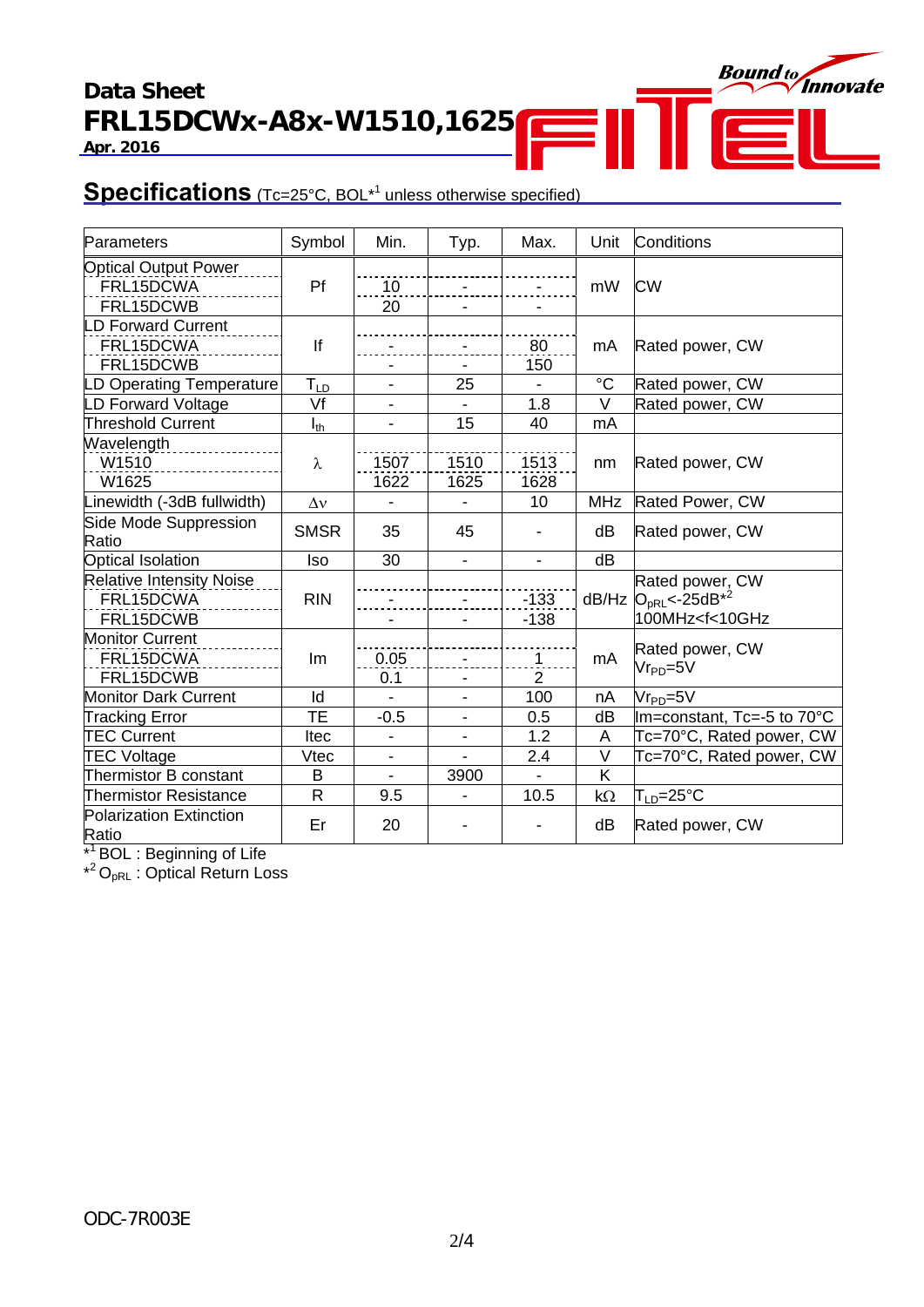**Data Sheet FRL15DCWx-A8x-W1510,1625** 

**Apr. 2016**

# **Dimensions and Pin Assignments**



### LD Anode Ground



| PIN No. | Function           | PIN No. | Function                          |
|---------|--------------------|---------|-----------------------------------|
| 1       | Thermistor         | 8       | Case Ground                       |
| 2       | Thermistor         | 9       | Case Ground                       |
| 3       | LD Cathode(-)      | 10      | No Connect                        |
| 4       | Monitor Anode(-)   | 11      | $LD$ Anode $(+)$ ,<br>Case Ground |
| 5       | Monitor Cathode(+) | 12      | LD Cathode(RF)                    |
| 6       | $TEC(+)$           | 13      | $LD$ Anode $(+)$ ,<br>Case Ground |
| 7       | $TEC(-)$           | 14      | No Connect                        |

Bound to Innovate

### LD Anode Float



| PIN No. | Function           | PIN No. | Function         |
|---------|--------------------|---------|------------------|
| 1       | Thermistor         | 8       | Case Ground      |
| 2       | Thermistor         | 9       | Case Ground      |
| 3       | LD Cathode(-)      | 10      | No Connect       |
| 4       | Monitor Anode(-)   | 11      | $LD$ Anode $(+)$ |
| 5       | Monitor Cathode(+) | 12      | LD Cathode(RF)   |
| 6       | $TEC(+)$           | 13      | $LD$ Anode $(+)$ |
|         | $TEC(-)$           | 14      | No Connect       |